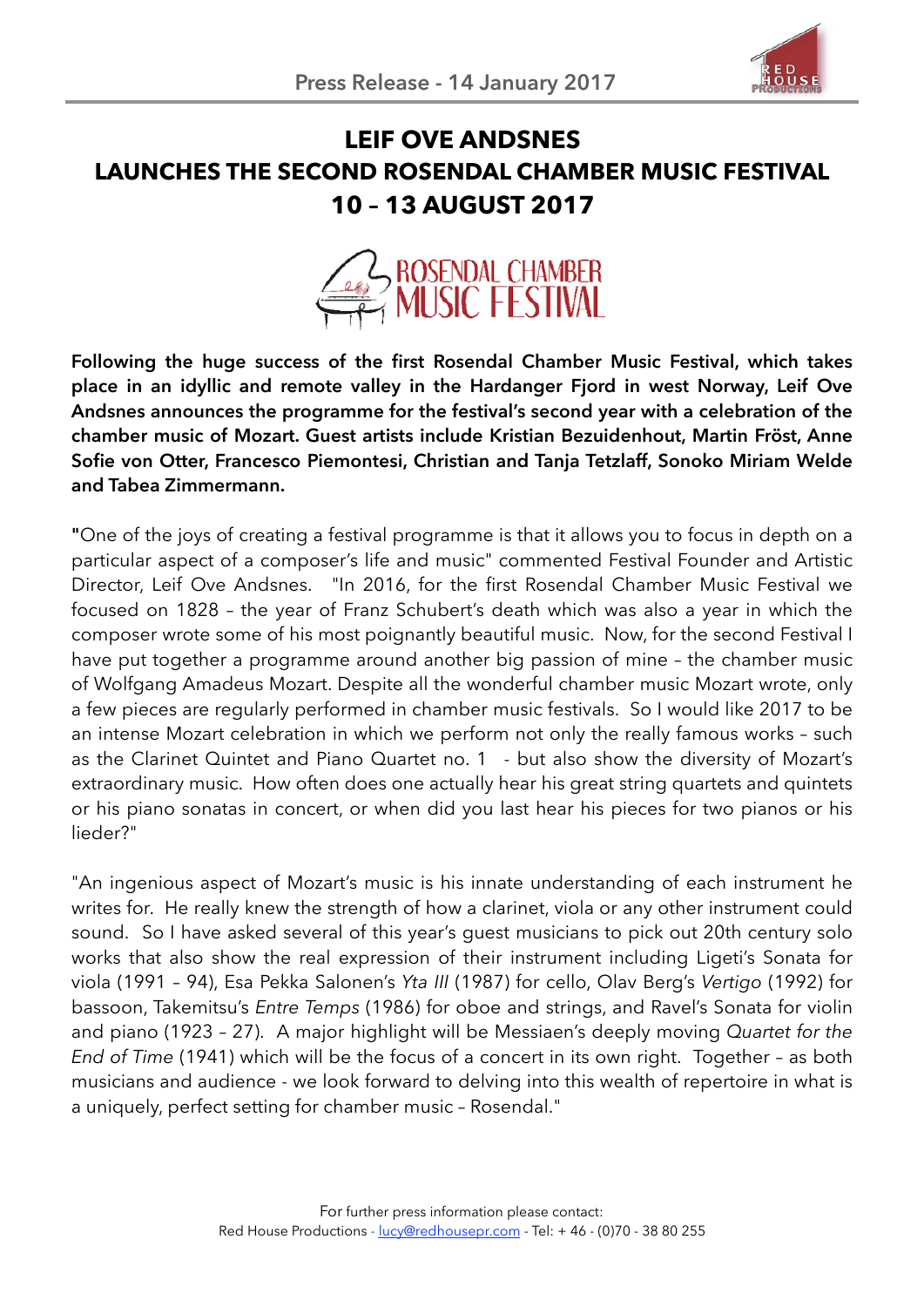

# **LEIF OVE ANDSNES LAUNCHES THE SECOND ROSENDAL CHAMBER MUSIC FESTIVAL 10 – 13 AUGUST 2017**

Joining Leif Ove Andsnes on stage in August are **Kristian Bezuidenhout** (fortepiano) and **Francesco Piemontesi** (piano), Swedish artists **Anne Sofie von Otter** (mezzo-soprano) and **Martin Fröst** (clarinet), **Mizuho Yoshii** (oboe), **Audun Halvorsen** (bassoon), **José Vicente Castelló** (French horn), as well as long time chamber music partners, **Tabea Zimmermann** (viola) and siblings **Christian and Tanja Tetzlaff** (violin and cello) who will also perform with quartet partners **Elisabeth Kufferath** (violin) and **Hanna Weinmeister** (viola).

As with the first Rosendal Festival, 2017 will introduce upcoming young Norwegian artists. This year the Opus 13 String Quartet - **Sonoko Miriam Welde**, **Edvard Erdal** (violins) **Michael Grolid** (viola) and **Frida Tharaldsen Skaftun** – will also perform.

As a part of the concept for the festival Professor Gunnar Danbolt will curate two exhibitions. The first will present paintings by the Danish neo-classicist **Chr. W. Eckersberg** as an artistic parallel to Mozart, and the other is devoted to **Olivier Messiaen and his preferences within visual art – Robert Delauney, Georges Rouault and Georges Braque**. Gunnar Danbolt will give exhibition lectures in Norwegian and English whilst pre-concert talks will take place throughout the festival, presented by Professor Erling Sandmo (in Norwegian) and the American composer and author Jan Swafford (in English). Jan Swafford will also be joined by Leif Ove Andsnes for a conversation about Mozart's chamber music genres focusing on the works performed during the festival.

The Rosendal Chamber Music Festival extends deep thanks to the Kristian Gerhard Jebsen Foundation, whose meaningful financial support has made the festival's ambitious artistic goals attainable.



For further press information please contact: Red House Productions - [lucy@redhousepr.com](mailto:lucy@redhousepr.com) - Tel: +46 - (0)70 - 38 80 255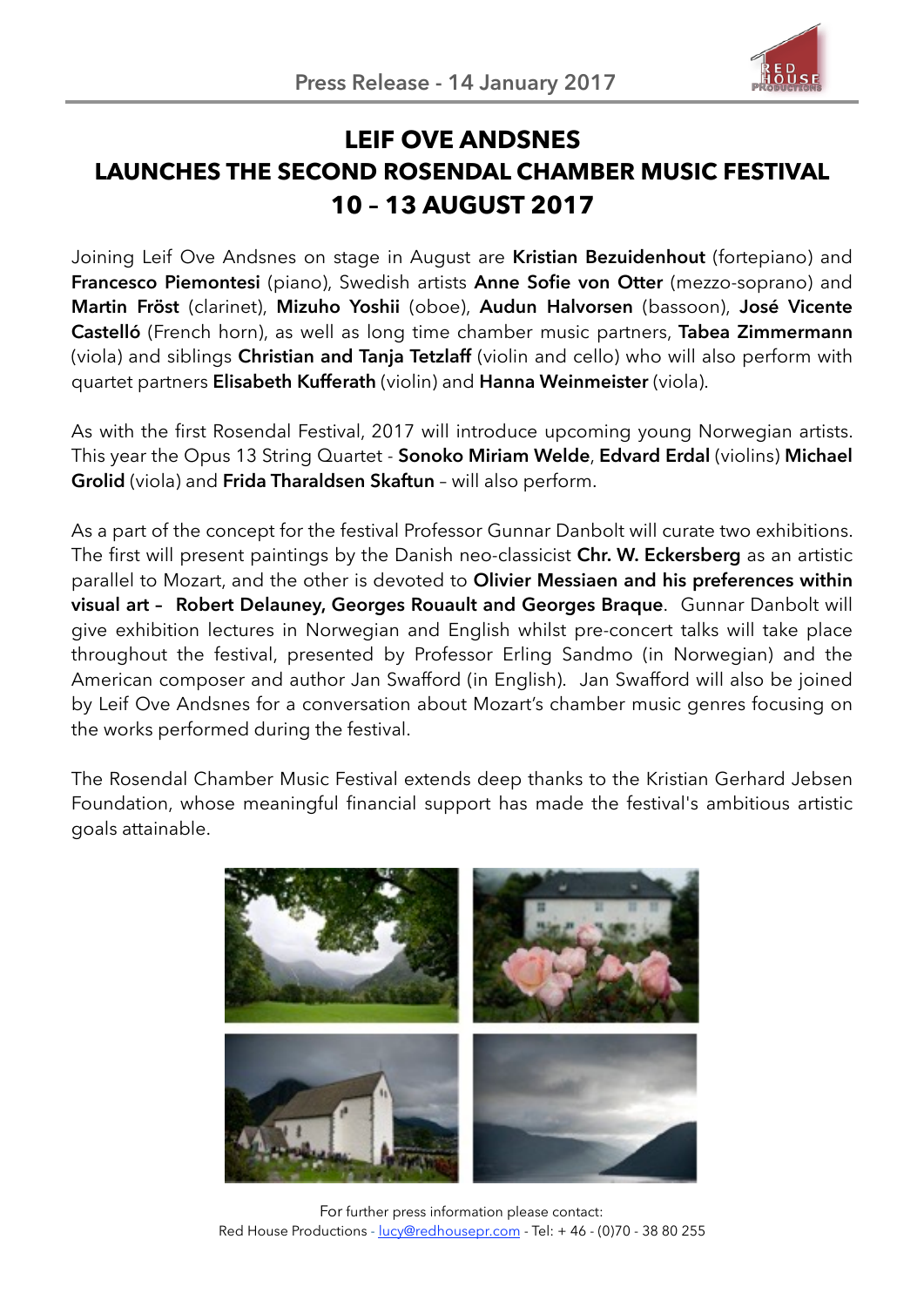

# **ROSENDAL CHAMBER MUSIC FESTIVAL Festival Pogramme 2017**

## **10 AUGUST, Thursday**

### **19.30 h GREAT HALL, BARONIET ROSENDAL**

**Mozart**: Larghetto and Allegro for two pianos in E Flat major **Mozart**: Piano quartet in G minor K 478 **Mozart**: Fugue in C minor for two pianos K 426 **Mozart**: Clarinet Quintet in A major K 581

Leif Ove Andsnes (piano) Francesco Piemontesi (piano) Christian Tetzlaff (violin) Tabea Zimmermann (viola) Tanja Tetzlaff (cello) Martin Fröst (clarinet) Tetzlaff Quartet

## **11 AUGUST, Friday**

### **14.30 h: GREAT HALL, BARONIET ROSENDAL**

| Mozart:<br>Ligeti:<br>Mozart: | String Quartet in D minor, K 421<br>Sonata for viola solo (1991 - 94)<br>Quintet for Piano and Winds<br>in E flat Major, K 452 | <b>Tetzlaff Quartet</b><br>Tabea Zimmermann (viola)<br>Leif Ove Andsnes (piano)<br>Martin Fröst (clarinet)<br>Mizuho Yoshii (oboe)<br>Audrun Halvorsen (bassoon)<br>José Vicente Castelló (French horn) |
|-------------------------------|--------------------------------------------------------------------------------------------------------------------------------|---------------------------------------------------------------------------------------------------------------------------------------------------------------------------------------------------------|
| 22:00 h:                      | <b>KVINNHERAD CHURCH</b>                                                                                                       |                                                                                                                                                                                                         |
|                               | <b>Messiaen:</b> Quartet for the End of Time (1941)                                                                            | Martin Fröst (clarinet)<br>Christian Tetzlaff (violin)<br>Tanja Tetzlaff (cello)<br>Francesco Piemontesi (piano)                                                                                        |

### **12 AUGUST, Saturday**

#### **11:00 h: GREAT HALL, BARONIET ROSENDAL**

| Mozart:        | Oboe Quartet in F major K 370        | Mizuho Yoshii (oboe)         |
|----------------|--------------------------------------|------------------------------|
| Mozart:        | Violin Sonata in G major K 379       | Elisabeth Kufferath (violin) |
|                | <b>Olav Berg: Vertigo (1992)</b>     | Hanna Weinmeister (viola)    |
| <b>Mozart:</b> | Piano Sonata No.10 in C major, K 330 | Tanja Tetzlaff (cello)       |
|                |                                      | Christian Tetzlaff (violin)  |
|                |                                      | Leif Ove Andsnes (piano)     |
|                |                                      | Audrun Halvorsen (bassoon)   |
|                |                                      | Francesco Piemontesi (piano) |